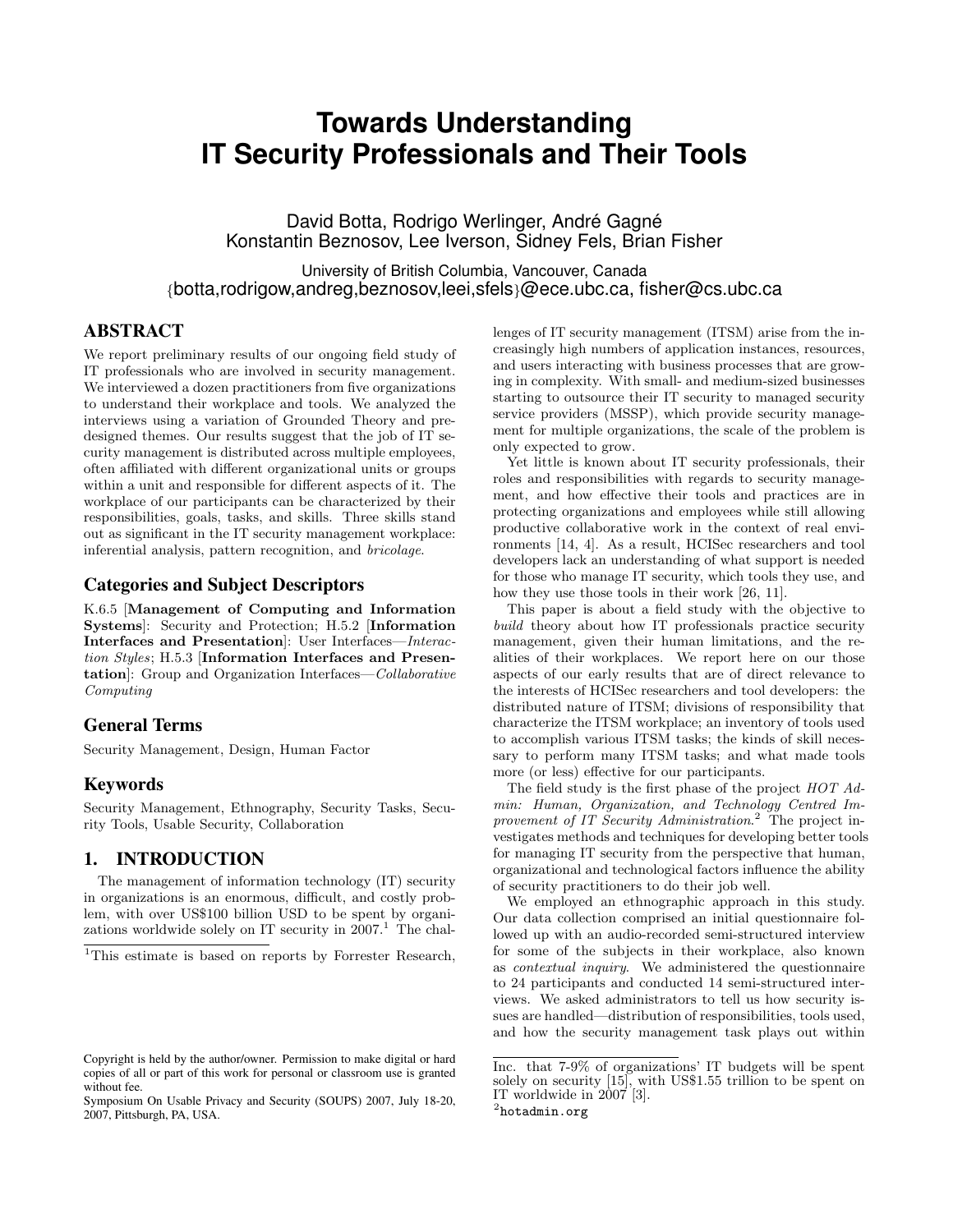the context of their particular organization. We took a mixed approach to analysis, using open-coding and predesigned themes. The open-coding approach was a variation of Grounded Theory (GT) [\[10\]](#page-10-4). Our use of pre-designed themes was closely related to case-study approaches [\[24\]](#page-10-5), in that we organized relevant data into predetermined themes based on the pragmatics of the security management tasks in context.

We found that IT security management is a job distributed among several professionals—or even groups of them with dedicated "coordinators"—scattered throughout organizational units. An expert in a distinct IT technology, each group member is responsible for particular IT security aspects, systems, or devices, but commonly also has responsibilities outside of security. Our analysis showed that the workplace of our participants can be characterized by the responsibilities that determine activities of the participants, goals of the activities, tasks they perform to achieve the goals, and skills needed for the tasks. Three skills stand out as significant in the IT security management workplace: inferential analysis, pattern recognition, and bricolage.

The rest of the paper is organized as follows. The next section discusses related work. Section [3](#page-1-0) describes the research questions, as well as data collection and analysis. Section [4](#page-3-0) reports the results. Section [5](#page-8-0) analyzes the results. We conclude and discuss future work in Section [6.](#page-9-2)

# 2. RELATED WORK

Barrett et al. [\[2\]](#page-9-3) use ethnographic methods to study system administrators in context "to find opportunities for supporting work through appropriate design and technology." Since a good deal of security management is done by system administrators, their findings are relevant to ours. Although these findings touch upon a broad spectrum of IT administration (e.g., databases, web servers, operating systems), they can not necessarily be directly used to understand the practices, tasks, and needs of IT practitioners who manage security.

Kandogan and Haber [\[14\]](#page-10-0) used ethnographic methods to study security administrators in particular, and propose relevant directions for tool development. Although our study is similar to theirs, we focused on modeling the workplace of security professionals. By proposing such a model, we aim at both understanding the relationship between tasks and tools, and assessing the effectiveness and usability of security tools.

Björck [\[4\]](#page-9-0) uses Grounded Theory to empirically answer two research questions: (1) "What problems do organisations face and what processes do they go through as they are aiming to establish a balanced management system for information security?" and  $(2)$  "What perceptions do information security managers hold as regards the management of information security in organisations?" The data for Björck's study came from semi-structured interviews with 8 IT security managers, 13 consultants and 8 auditors—  $29$  in total—in Swedish companies. Unlike Björck, we did not study organizational behavior in relation to IT security management. Rather, we focused on the practices, tasks, and tools that security practitioners use to manage IT security.

Wool [\[23\]](#page-10-6) uses quantitative analysis of sets of firewall rules to positively correlate errors and rule-set complexity. We share Wool's investigation of errors but do not report our

error-related findings in this paper.

Our study follows Zurko et al. [\[25\]](#page-10-7) in explicitly placing security and usability as peer goals. We extend this commitment to usability to include an awareness of the practice of security in context. To illustrate, it is possible that a good technology that is well implemented could be rejected in favor of a relatively inadequate technology that is poorly implemented, because the latter includes a feature to compose reports for management—an aspect that has nothing to do with the technology per se, but rather with the context of organizational demands on the IT security professional.

Zurko and Simon [\[26\]](#page-10-1) establish the usability of security technology as an equivalent goal to the technology of security, because people are the weakest link in the security chain. Both Zurko and Simon [\[26\]](#page-10-1) and Holmstrom [\[11\]](#page-10-2) develop technology that is justified by scenarios. Zurko and Simon construct Use Case scenarios, whereas Holmstrom develops scenarios from interviews and focus groups. The technologies are then subjected to usability testing. We expect that our ethnographic study of IT security professionals in context will provide further scenarios for technology development.

# <span id="page-1-0"></span>3. ETHNOGRAPHIC STUDY OF IT SECURITY PROFESSIONALS

Our study of the situated practice of IT security management required ethnographic methods to obtain rich accounts of IT security management. This section describes our research questions, the kind of data that we needed to answer them, the kind of participants we engaged, how we recruited them, the nature of our study instrument, and, finally, how we analyzed the data.

## 3.1 Research Questions

Our ethnographic approach was intended to elicit the human, organizational, and technical (HOT) aspects of security management so that we can design better tools and techniques for practitioners. Our first step, reported here, was to discover how IT security professionals perceive their jobs and the tools they use [\[5\]](#page-10-8). We pursued this objective in four stages: (1) recruitment; (2) initial questionnaire; (3) semi-structured interviews; and (4) data analysis. Each step is discussed in detail below.

# 3.2 Data Collection

Twenty four participants completed the questionnaire, and fourteen semi-structured interviews were conducted. Of the participants interviewed, most had worked in their current position for around five years. The longest someone had held their position was thirteen years, while the shortest was two years. In addition to their post-secondary education, all of the participants had professional training, including certifications for technical specializations (e.g., CISSP) or vendor certifications (e.g., MSCE). The one participant who did not have a formal post-secondary education had seven certifications. The number of machines (workstations and servers) administered by the non-managerial interviewees ranged from one dozen to 3,800.

#### *3.2.1 Recruitment*

We approached postsecondary educational institutions, research organizations, financial, insurance, and energy organizations in Greater Vancouver, Canada for our study.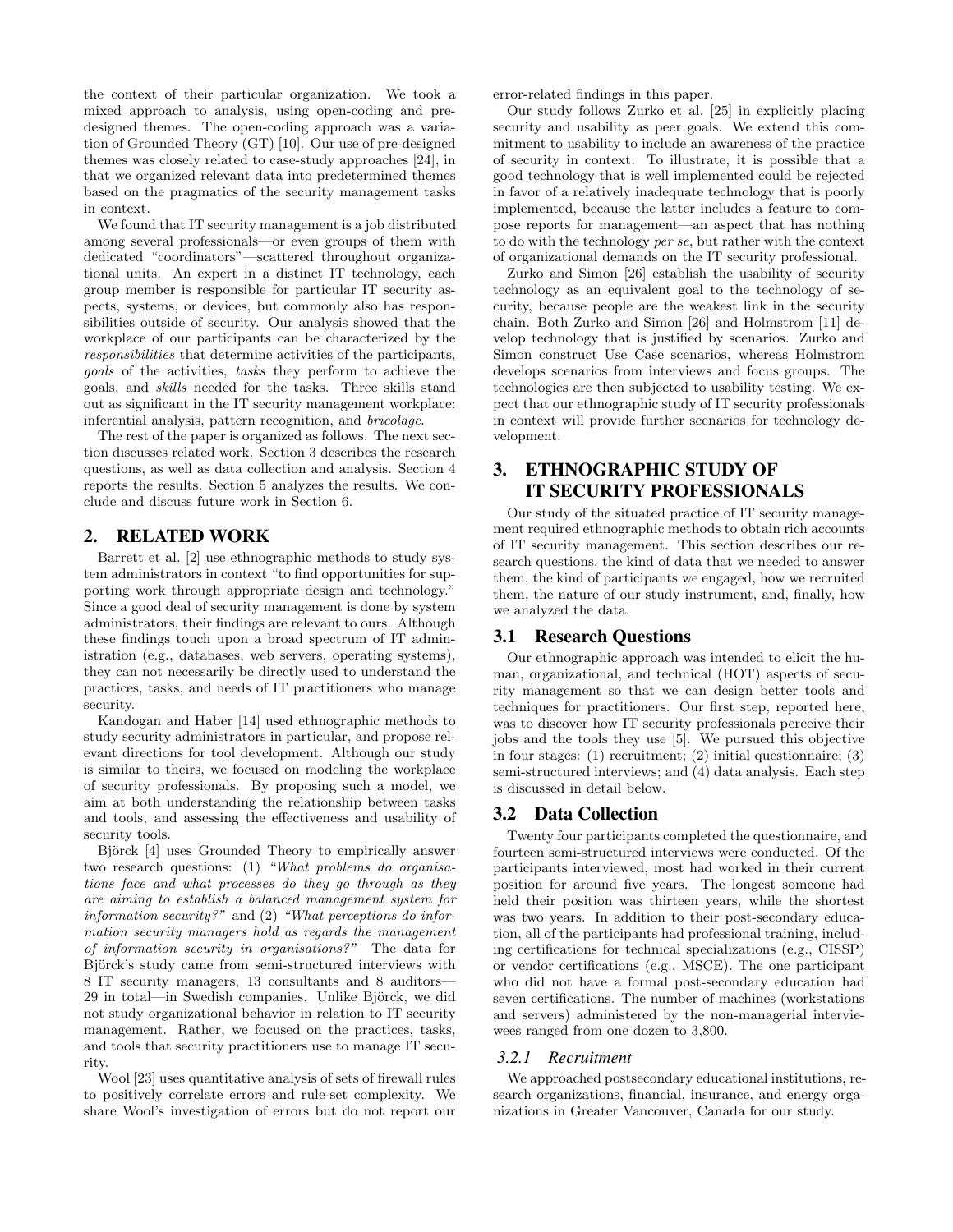There are three key challenges we observed that we had to overcome in recruiting subjects: (1) participation in the study was seen by the chronically overworked IT professionals, and especially by their supervisors, as an uncompensated burden, (2) the potential disclosure of IT security procedures, practices, and even tools in use went against common organizational culture of carefully restricting outside parties access to such details, and (3) since our participants were the backstage people whose contact information was not published on the company web sites or other publicly accessible sources, just finding ways to make first contact with them would be next to impossible without buy-in from the gatekeepers, i.e. management personnel.

To address the first challenge, we developed a graduated recruitment strategy so that the work burden was minimal to begin with. We initially asked potential participants only to answer a short questionnaire, the final question of which asked if the participant is willing to give a one-hour interview. At the end of this contextual interview, we asked some participants if they would be willing to allow us to shadow them in their workplace.

Graduated recruitment also helped in building trust between participants and the researchers in order to overcome the second challenge. We also actively educated potential participants about the purely academic (not commercial) and worthwhile goals of the HOT Admin project and the study itself. In addition, prior background of the principle investigator as a security professional himself seemed to aid with both (a) building trust through speaking the language (and jargon) of IT security, (b) developing professional contacts.

To address the third challenge, we used two approaches. Some participants were recruited directly, through professional contacts of the research team. Project team members developed and maintained such contacts by participating in the meetings of a regional security special interest group and presenting at a regional forum for IT security professionals. Although professional contacts ended up being most effective in the recruitment, they were too few.

To recruit other participants, we contacted managers of IT departments and met or interviewed them to solicit their cooperation. With their cooperation, we asked for recommendations of employees they felt would be knowledgeable and/or were involved with security management in their organization. In all cases, we obtained—directly or through the participants—management permission before involving our participants in the study.

Once identified, we contacted participants by e-mail. Our letter of first contact contained a brief description of the project and its goals, its policy about the privacy of the participants and the confidentiality of the collected data, and an invitation to complete the online questionnaire.

### *3.2.2 Questionnaire*

The questionnaire was included in the tail of the e-mailed contact letter. Interested participants responded by replying with the completed answers within the body of the e-mail, or clicking on a link with the web version of the questionnaire. We wanted to provide this simple and convenient interface for responding to the questionnaire, because we expected the potential participants to be unable to devote much time or attention to a questionnaire [\[14\]](#page-10-0). It turned out that most participants preferred the web version, despite the popularity of text-only interfaces among them, as our results in Section [4.5](#page-6-0) indicate.

The pilot-tested questionnaire had 21 questions ranging from general background and responsibilities to questions about the IT system and security management in addition to requesting participation in the follow-up interview. established through pilot testing. The questionnaire was not intended to gather quantitative data; rather, it was used to gather information that would help us better focus the semistructured interview. For example, if in the questionnaire the participant mentioned interacting significantly with other individuals in the organization, we would be alerted to ask about the nature of these interactions.

The questionnaire was administered to 24 participants from various sectors. Table [1](#page-3-1) shows the demographics of the 14 participants who agreed to be interviewed.

#### *3.2.3 Semi-Structured Interview*

The semi-structured interview allowed participants to tell stories that provided information beyond the current situation or time-frame. The interviewer had the opportunity to inquire about a wide range of aspects of security management, from minute routine details to long-term goals.

The following is a small sample of the questions comprising our semi-structured interview:

- What did you do yesterday?
- How do you interact with different types of people during the course of your work?
- Is there anything special about your organization that makes IT security administration more difficult; for example, a rapid turnover of users, or special relationships with other organizations, or something else?
- What do you wish for in your tools?

As is common with semi-structured interviews, the format and number of questions changed as we gained experience with this particular set of participants. Completing interviews within the promised time limit proved problematic, and so we substantially reduced the number of interview questions. Depending on the job roles that the interviewees played, we found it useful to quickly move to the topic of tools—preferences, dislikes, difficulties, wishes—because stories about tool use (1) tended to be detailed and concrete, and (2) led easily into detours concerning communication with other people, prioritization of tasks, and organizational idiosyncrasies.

#### 3.3 Data Analysis

The discursive nature of the data we collected, combined with a lack of pre-existing theories of ITSM per se suggested a bottom-up approach such as Grounded Theory (GT) [\[10\]](#page-10-4). In classical Grounded Theory, a theory is developed from the data (grounded in the data) through coding of observed behaviors without reference to pre-existing theory. Insight comes about through reviewing the mapping of codes to data, inferring core variables, and building theory.

It soon became apparent that, while we lacked a specific theory of ITSM workplace, there was a good deal of information available on the nature of security threats and countermeasures, and on varieties of security tools and how they are used. There was also a substantial business literature on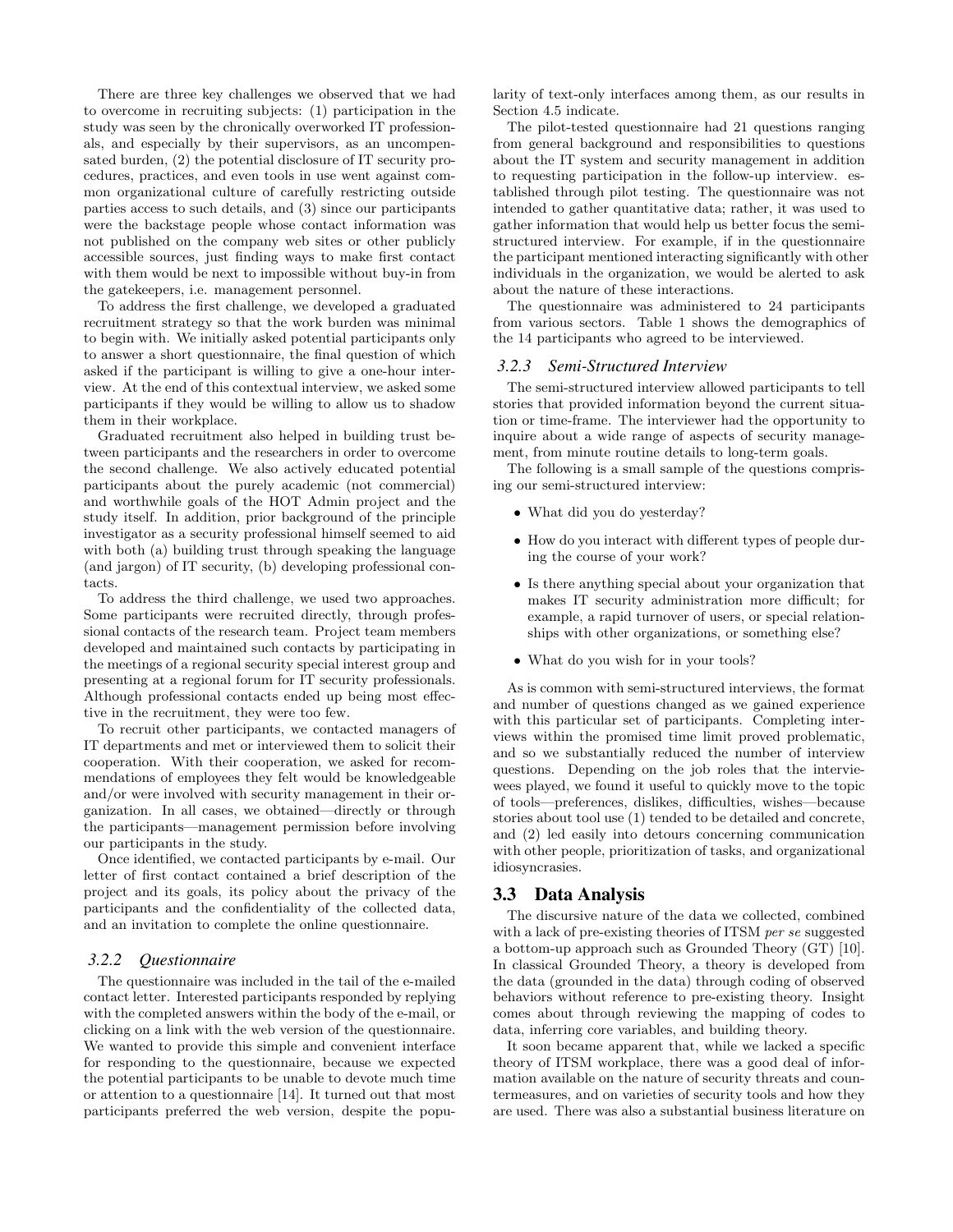| <b>Job Position</b>                        | Organization type                        | $%$ of time spent | Years in organi- |
|--------------------------------------------|------------------------------------------|-------------------|------------------|
|                                            |                                          | on IT security    | zation           |
| Security Specialist<br>Business Continuity | Banking                                  | $N/A^a$           | N/A              |
| Process Specialist                         |                                          |                   |                  |
| Tech Specialist II                         | Insurance                                | 20                | $\overline{5}$   |
| Network Security Manager/System Adminis-   | Research Organization                    | 10                | 25               |
| trator/Videoconferencing                   |                                          |                   |                  |
| <b>Application Programmer</b>              |                                          | 40                |                  |
| Director, IT Services                      |                                          | N/A               | 5                |
| Information Security Officer               |                                          | N/A               | 14               |
| IT Security Officer                        |                                          | N/A               | 17               |
| Senior Systems Analyst                     |                                          | 25                | 14               |
| Senior Systems Analyst                     | Postsecondary<br>Educational Institution | N/A               | 3                |
| IT Security Officer                        |                                          | N/A               | N/A              |
| Security Analyst                           |                                          | N/A               |                  |
| System Administrator                       |                                          | 60                | 8                |
| Network/Security Lead                      |                                          | $40 - 60$         | 4                |
| <b>Systems Analyst</b>                     |                                          | 20                | 20               |

<span id="page-3-1"></span>Table 1: Demographics of the interviewed participants.

<span id="page-3-2"></span> $\rm{N/A - Exact\ information\ was\ not\ obtained.}$ 

structures of organizations and organizational behavior, and general work on social cognition and communication. All of these seemed relevant to the distribution of security responsibilities among multiple professionals that our participants reported.

Since there was a good deal of existing theory, and observation alone would be unlikely to reveal the social and organizational factors characteristic of the organization, in our methodology we adapted GT to take into account our understanding of the security administration tools and tasks together with a general framework for social cognition, Clark's [\[6\]](#page-10-9) theory of psycholinguistic pragmatics. This perspective allowed us to characterize behavior in terms of basic principles of human communication: the need to achieve a shared understanding of the workplace situation, the constraints imposed by the organization and the tasks performed by individuals in it, and the communication mechanisms by which that shared understanding comes about. We can consider this approach a coding strategy on the order of open coding, axial coding etc.; however, it is a departure from GT in its use of a pre-existing coding strategy.

The first step in our analysis was for two researchers to code a sample of the interviews independently using open coding. The second step was to merge the codes and categories. Analysis had to be championed by an appointed team member, who also coordinated parallel analyses.

Initially we attempted to utilize team coding features of a particular qualitative analysis application (Qualrus [\[21\]](#page-10-10) ) to coordinate the coding, with mixed results. We found that the most effective method for merging was to organize the information in a table, with one column describing the tasks mentioned by security practitioners and another column the tool(s) used (if any) to perform such tasks. This approach was very effective in accounting for regularities in the data, and as a mechanism for reaching an agreement among the researchers about, for instance, categorization of the tasks that the security practitioners reported.

Sessions proceeded as follows: One researcher related their analysis of a specific interview using the table tasks and

tools in a text editor. After receiving feedback from the group, the tasks were classified into common codes and categories, which were then tested for their ability to conceptualize data from subsequent interviews. In this process, sets of interviews were randomly assigned to a given researcher for coding. Each analysis was cross checked during meetings, where the codes and categories used for analysis were scrutinized by the project team, and by having selected interviews recoded by another researcher for comparison, and any differences discussed and rationalized. This triangulation process resulted in refinements, rather than dramatic changes, to the initial list of categories.

The result of the data analysis is shown in the next section. Specifically, Section [4.2](#page-4-0) explains the categories chosen to describe the tasks of security practitioners, their responsibilities and use of tools. It is important to note that our analysis of organizational and human dimensions of security administration is still in progress. Our choice of Clark's framework for analysis of communication will provide the conceptual structure of this next phase of analysis, as well as allowing us to better address the ways in which the interviews we conducted with the security practitioners may be affected by the social and communicative aspects of the the interview situation (e.g., demand characteristics) as compared to less interactive methods of data elicitation [\[7\]](#page-10-11).

# <span id="page-3-0"></span>4. RESULTS

The interviews enabled us to gain insight into the workplace of our participants, the kinds of activities they engage in on a daily basis in managing IT security, the tools they use, and the skills required.

# 4.1 Security Management Teams

Initially we aimed at studying mainly those who consider themselves *security administrators*. Perhaps surprisingly, we found it difficult to find IT personnel with "security administrator" as their job title, or who would describe themselves as such. Instead, we found system, application, business, or technical analysts, system administrators, ap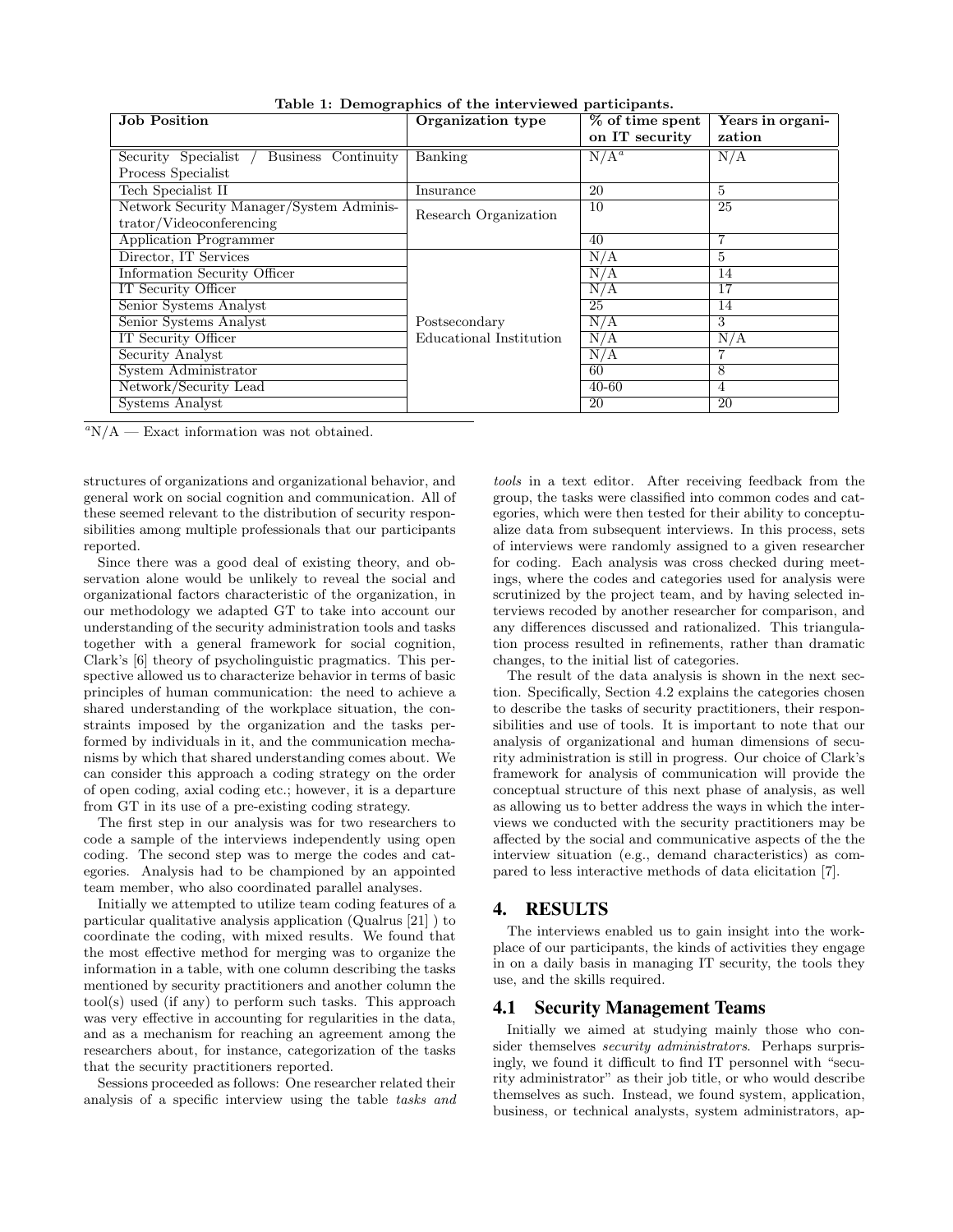plication programmers, auditors, IT managers, security and network leads, etc., but no security administrators. As one participant explained about the differences, "I think a security administrator's job generally has an established set of procedures and polices and it's in their job description to administer the application of those procedures or policies ..."

We found that the job of security administration is only one of the goals of IT security management. Furthermore, "security administration" was not even articulated as a distinct responsibility of any of the participants we interviewed. Instead, it is intertwined with many other responsibilities IT security professionals have day in and day out. Some of these responsibilities extend beyond just security administration: "... what makes me  $[a$  security analyst is that I'm also involved in developing the policies and procedures. . . an analyst is also someone who's doing a certain amount of troubleshooting and someone who's, I guess, a little bit more portable in terms of what their daily responsibilities are going to be like." On the other hand, their other responsibilities are completely outside of IT security: "[I provide] third-level support for some of my team; not my security team but my other team, I have to deal with other personnel as well to help them out."

The different goals of IT security management can be found by looking at the tasks that our participants undertook. For example, one participant had to "bring on a secondary unit" of a VPN server. This task is much more a "security administration" kind; they were responsible for bringing the server up and then checking that the settings were correct. But tasks with very different goals also came up, e.g., "to investigate employee violations of policy."

Furthermore, the management of IT security is not concentrated in the hands of any particular person or close group. We found that the job of security management is distributed across multiple employees, often affiliated with different organizational units or groups within a unit and responsible for different aspects of it, e.g., "He's responsible for the firewall image on the control system. And then there's another two people who work with Windows systems and look after the antivirus products on Windows and they do some forensics and diagnostics on the Windows systems." There is typically one "coordinator"—not necessarily a manager who commonly has more technical expertise in computer security and coordinates such collaborations: "I have a security team that I work with. They don't report to me but I actually work with them and they sort of are represented by the different areas." Responsibilities of the security coordinators are directly related to security management, whereas only some responsibilities of others are relevant to security. The diversity of responsibilities, goals, tasks, and skills IT professionals involved in security management have could be the key to understanding the reasons behind the distributed structure of IT security management.

# <span id="page-4-0"></span>4.2 Workplace Characteristics

Our analysis showed that the workplace of our participants can be characterized by the responsibilities that determine activities of the participants, the goals of the activities, the tasks they perform to achieve the goals, and the skills needed for the tasks. For example, one participant was responsible for designing a solution for authenticating clients connected via either wireless or wired networks to a web server using passwords. In order to achieve the goal

of setting up X.509 public key certificates to authenticate the SSL server to the clients, this security professional performed several tasks, including the following: (1) identifying the use of certificates as part of the solution to protect users' passwords; (2) finding documentation about generating certificates and understanding how they can be used in a local environment; (3) writing scripts to automate the generation of certificates; and (4) processing requests from users who requested certificates. In doing this work, the security professional exercised the skills of bricolage and pattern recognition. He was able to recognize how to automate aspects of the authentication, and to create an ad-hoc set of tools to carry it off. He was also familiar with the patterns of his networks and users, and could see how best to apply certificates within his organization.

We found that a responsibility can be of one of three kinds: (1) responding to events (e.g., responding to reports of security incidents); (2) designing a solution (e.g., developing policies and procedures, or evaluating how to mesh technology with the existing environment); (3) and maintaining a system (e.g., maintaining firewalls, VPN servers, remote access systems). Appendix [A](#page-10-12) provides three stories synthesized from recollections of our participants. These stories illustrate in detail the three kinds of responsibilities and show how our participants use tools to accomplish related tasks.

In the following sections, we discuss the results of our analysis with regard to the tasks, skills, and tools of our participants.

# 4.3 Tasks

The main tasks performed by our participants, along with the tools they use for those tasks, are shown in Table [2.](#page-5-0) To search information about configurations and IT security in general, any browser and search engine safficed. General purpose IT tools were usually used for monitoring (e.g., SmokePing), verifying configurations (e.g., SpamAssassin), executing re-configuration responses (network devices' operating systems), and updating operating systems. Some specific security tools were required, such as: antivirus software (e.g., Kasperski), vulnerability scanners (e.g., Nessus), intrusion detection systems (e.g., Snort), and fingerprinting tools (e.g., Nmap).

Two other important observations can be made from Table [2.](#page-5-0) At a glance, it would seem that the number of tools mentioned by the participants was not high. This can be misleading, because participants usually wrote scripts to complement the functionality of some tools (e.g., Snort), or to perform specific tasks (e.g., analysis of logs, correlation of events). One participant had accumulated about 2,000 scripts over 25 years. Regarding the complexity of the tasks, it would seem from the table that the output of the tools is enough to perform the tasks, e.g., the task "receive and process notifications." However, this is rarely the case. The output is filtered and re-filtered, and compared with output from other sources. The practitioner normally engages the skills of inferential analysis, pattern recognition, and bricolage, as described below.

## 4.4 Skills

Three skills stand out as significant in the IT security management workplace: inferential analysis, pattern recognition, and bricolage. These skills are highlighted here be-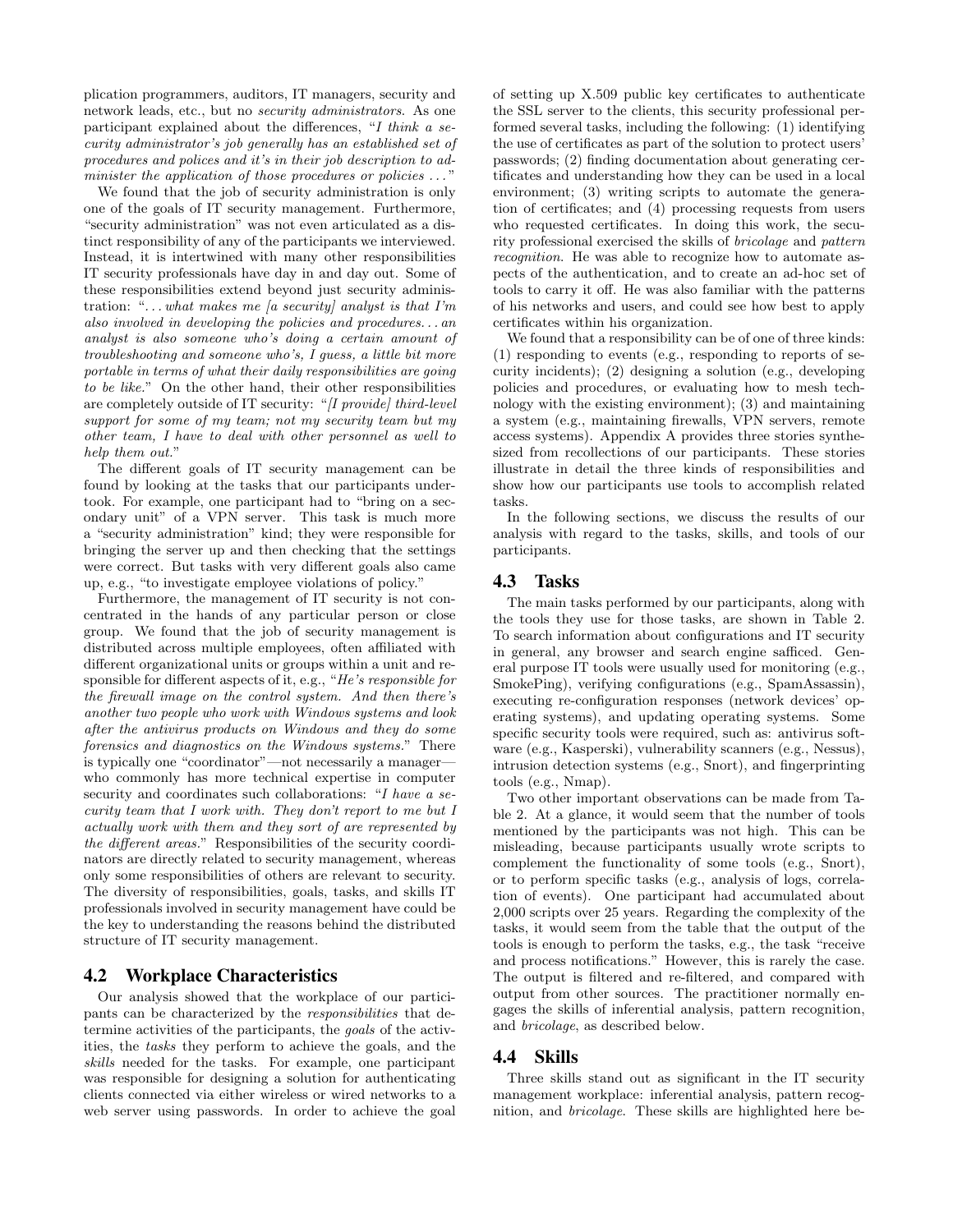<span id="page-5-0"></span>

| <b>Task</b>                | Type of tool:                  | Example of using a tool to perform the task                                                                                                |
|----------------------------|--------------------------------|--------------------------------------------------------------------------------------------------------------------------------------------|
|                            | <b>Examples</b>                |                                                                                                                                            |
| Receive and process noti-  | E-mail: Pine, Outlook,         | To receive an e-mail from myNetWatchman reporting a worm in                                                                                |
| fications                  | Mutt                           | one of the organization's machines                                                                                                         |
| Monitor the network        | Intrusion detection sys-       | To set Snort to monitor network traffic and alert if attack's signa-                                                                       |
|                            | tem (IDS): Snort, Argus        | tures are found                                                                                                                            |
|                            | Network sniffers:<br>tcp-      | To capture and analyze the traffic using tcpdump and Ethereal.                                                                             |
|                            | dump, Ethereal                 |                                                                                                                                            |
| Monitor systems            | Monitoring tools: Cacti,       | To configure Cacti to monitor every host SNMP enabled                                                                                      |
|                            | SmokePing, MET Stat,           |                                                                                                                                            |
|                            | <b>Active Ports</b>            |                                                                                                                                            |
|                            | Fingerprinting<br>tools:       | To scan ports of the network using NMAP                                                                                                    |
|                            | Nmap                           |                                                                                                                                            |
| Prioritize activities      | E-mail: Pine, Outlook,<br>Mutt | To use e-mail filters to classify e-mails in different folders, detect                                                                     |
|                            |                                | anomalies by checking if quantity of e-mails received in one folder<br>exceeds normal levels and start taking actions if this is the case. |
| Verify configuration of e- | Anti-Spam tools:<br>$Spa-$     | To ensure that spam filter does not filter wanted e-mails                                                                                  |
| mail services              | mAssassin                      |                                                                                                                                            |
| Analyze logs and network   | Home made scripts: Perl,       | To use scripts written in Perl or Shell to analyze different log files                                                                     |
| $\text{traffic}$           | Shell                          | and tcpdump and Ethereal to analyze packets that go through the                                                                            |
|                            |                                | network                                                                                                                                    |
| Verify veracity of inci-   | <b>IDS</b> : Argus             | To use Argus to validate that malicious traffic is being generated                                                                         |
| dent report                |                                | from the internal network                                                                                                                  |
| Detect and report viruses  | Antivirus<br>software:         | To use an Antivirus to confirm that the behavior of a machine was                                                                          |
| in the systems             | Kasperski, AV, McAfee          | because of a malicious SW. To send reports with the status of the                                                                          |
|                            | <b>EPO</b>                     | virus activity in the network                                                                                                              |
| Detect and report vul-     | Vulnerability<br>Scanners:     | To detect vulnerabilities and generate reports of network's vulner-                                                                        |
| nerabilities in the net-   | Nessus, ISS                    | abilities with Nessus                                                                                                                      |
| work                       |                                |                                                                                                                                            |
| Respond to events          |                                | To use Argus to detect anomalies in the network and sends a report                                                                         |
| Search information         | <b>Browser</b>                 | to the network guys<br>To look for device's documentation on the web.                                                                      |
| Patch or upgrade sys-      | Operating systems' fea-        | To use Windows update to know about patches to the operative                                                                               |
| tems                       | ture: MS Windows up-           | system and to install them                                                                                                                 |
|                            | date, other                    |                                                                                                                                            |
| different<br>Correlate     | Home made scripts: Perl,       | To correlate different logs and come up with theories about the                                                                            |
| sources of information     | Shell                          | causes of security incidents                                                                                                               |
| Use documentation          | <b>Browser</b>                 | Scan documentation from different sources to decide which one is                                                                           |
|                            |                                | more useful                                                                                                                                |
| Execute re-configuration   | Device<br>management           | To disable ports of the device by using its management console                                                                             |
| responses                  | tools                          |                                                                                                                                            |

cause they are related to the use of tools, and we think they are more strongly emphasized with ITSM versus IT systems administration. An example of a skill that all of our participants utilized but which we feel has little impact with respect to tools is good communication. Design skills at the level of planning new systems are also very important, but don't seem to impact tools, nor do we think they are more emphasized in ITSM.

#### *4.4.1 Inferential Analysis*

Various responsibilities, goals and tasks of our participants rely on circumstantial evidence and prior conclusions for their execution; that is, they require inferential analysis. Examples of such responsibilities are: (1) find and evaluate tools that enable the organization to see if its policies are being followed; and (2) make sure that a particular kind of incident never happens again. Examples of goals are: (1) keep a low profile (so as to not invite attacks); and (2) balance preserving what the organization has with planning what it is going to do. Examples of tasks are: (1) determine that a machine really is sending packets; (2) figure out what is crashing a system; (3) retroactively analyze traffic; (4) resolve an IP address to a name; (5) from network logs, find when an incident started, plus any other relevant information; (6) figure out what all the bits of an infection are; and (7) explain why a certain combination of technology works.

# *4.4.2 Pattern Recognition*

"I can look and I can see anomalies, and I'm like, 'Oh yeah, this one over here, we gotta follow this trail and see where this goes'." (study participant)

Our participants commonly used pattern recognition for hypothesis formation during inferential analysis. To be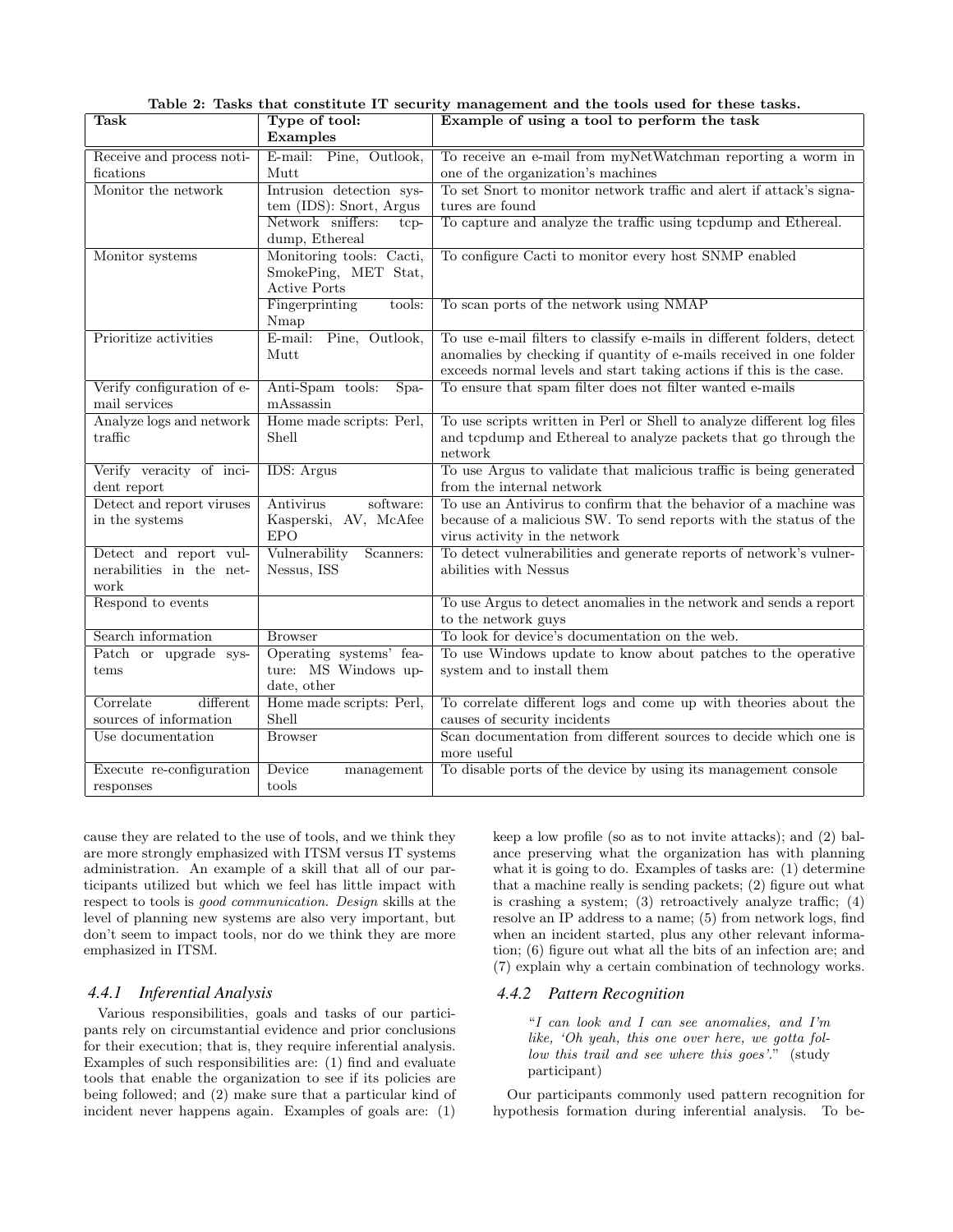gin with, our participants would recognize what a problem would involve. Examples are: (1) recognize that, to ascertain whether a machine is infected, a needle in a haystack of data from a network sniffer (like tcpdump) will have to be found, and therefore select the tool Ethereal to visualize the traffic and "burrow into the different levels"; (2) while refining a spam filter, from previous feedback from end users, know to focus on e-mail that scores 6 or 7, rather than 4 or 3; (3) be able to "quickly parse about 500 pages" of documentation. They could see significant similarities between situations: "I didn't realize until I read the other bug report that what I had thought was irrelevant may very well be relevant." They could see significant differences between information: ". . . make sure that that's consistent with what we think it should look like." They could see significance based on context: "I would know based on what I read the other day that there is something wrong." Finally, based on the emerging pattern, they would suspect, think, and hypothesize: "I don't think it's malicious  $\ldots$  so we hypothesize that it was a malformed packet."

#### *4.4.3 Bricolage*

"... this is why I have a test machine here; sometimes you play a little bit with the technology or get it working, and after that you come up with the explanation of why it did work." (a wireless network security engineer)

Bricolage can be defined as "construction (as of a sculpture or a structure of ideas) achieved by using whatever comes to hand" [\[18\]](#page-10-13).

Our participants use tools to perceive events and pursue analysis. Adaptation in a scenario that requires inferential analysis will involve learning by trial and error. The kinds of responsibilities that exhibit response to events show the clearest manifestations of adaptation. The IT security practitioner looks for specific patterns like too many authentication errors or the same message over and over, but he or she also looks for unusual behavior. Various factors will cause the practitioner to adjust the scripts that look for specific patterns. For example, an academic organization may base the significance of certain kinds of events on a particular threshold of traffic, and ignore events that don't threaten the IT service—scripts may have to be adapted to a change in policy or demographics. But in order to follow a new trail, the practitioner will also design new scripts.

To play a little with the technology also means using things in new ways. Being able to apply a model of security to a situation can mean being able to use things in new combinations, for example, proactively promoting the ability to audit access to SharePoint. Since SharePoint does not support auditing very effectively, one participant put a proxy server in front of the SharePoint server to keep detailed logs of who had access to the site.

Frequently, play will mean using the same tools to filter out different information for different reasons, for example, using tcpdump to look for users' passwords. Tool tcpdump is commonly used to sniff network traffic and find patterns related to TCP/IP headers. In this case, one of our participants needed to track, for syncronization purposes, when specific users connected to the server. To do so, he had to know the users' passwords for logging on to the server. So, he would use tcpdump to monitor when the particular user

was connecting to his server, and get the password from the TCP/IP traffic.

To give a final example, normally, one uses antivirus software to identify whether viruses and the like are present. One participant used the tool in a different way. While investigating suspicious Internet Relay Chat (IRC) traffic, he noticed that a certain software program was downloaded. In order to find out more about that program, he also downloaded it, and ran it through his antivirus software.

Significantly, all of our participants would adapt their tools to obtain and compare alternate data sources to clarify and validate their hypotheses: "That involves me using a variety of different methodologies to contact the VPN server and interpolate information that I'm getting from it." Concerning confirming how a Trojan entered a machine, in order to prevent this kind of thing happening again, one participant said, "By talking to them [the owner of the machine], one could figure out whether that happened." Redundancy of data sources protects against potential corruption due to system failure or tampering by intruders. Further, securityfocused scripts that watch for security breeches may not report a security attack, while scripts that monitor responsiveness may pick it up.

## <span id="page-6-0"></span>4.5 Tools

How our participants felt about their tools is laid out here under the characteristics of organizational usability introduced by Elliot and Kling [\[8\]](#page-10-14). Elliot and Kling extend Nielsen's characteristics of usability [\[20\]](#page-10-15) with characteristics of organizational usability. They add: (1) the ability to locate and gain access; (2) the ability to integrate into the preferred work practices of the individual and the group; (3) the ability to obtain training, consulting and help with problems of usage in combination with existing systems; and (4) hardware reliability. Finally, we relate the concerns that our participants expressed about various costs or overhead their work entailed.

#### *4.5.1 Accessibility*

All of our participants relied on e-mail and remote access to their systems. Their e-mail clients were sometimes the text-only Pine or Mutt so they could, with a keyboard tap, step through a large list of messages sent from automated scripts, tools, systems, and applications. Through remote login, they would use UNIX commands to investigate logs that were too vast to be sent by email. Some, as part of a group, maintained contact with each other by means of mobile devices such as Blackberry, or text or voice chats, e.g., iChat, Skype. Although none of our participants expressed likes or dislikes with respect to e-mail per se, nevertheless, it should be noted that e-mail is the first user interface in the workplace of our participants.

#### *4.5.2 Integrability into Work Practices*

Familiarity: Experts tend to be comfortable with textual interfaces because they are familiar with their problem domain and its necessary functionality. For example, when asked how he would teach an apprentice about configuring switches, one participant said:

"If you go to the  $CLI$  [command line interface], and you have a black window, you don't even know what's there, right, so you don't know what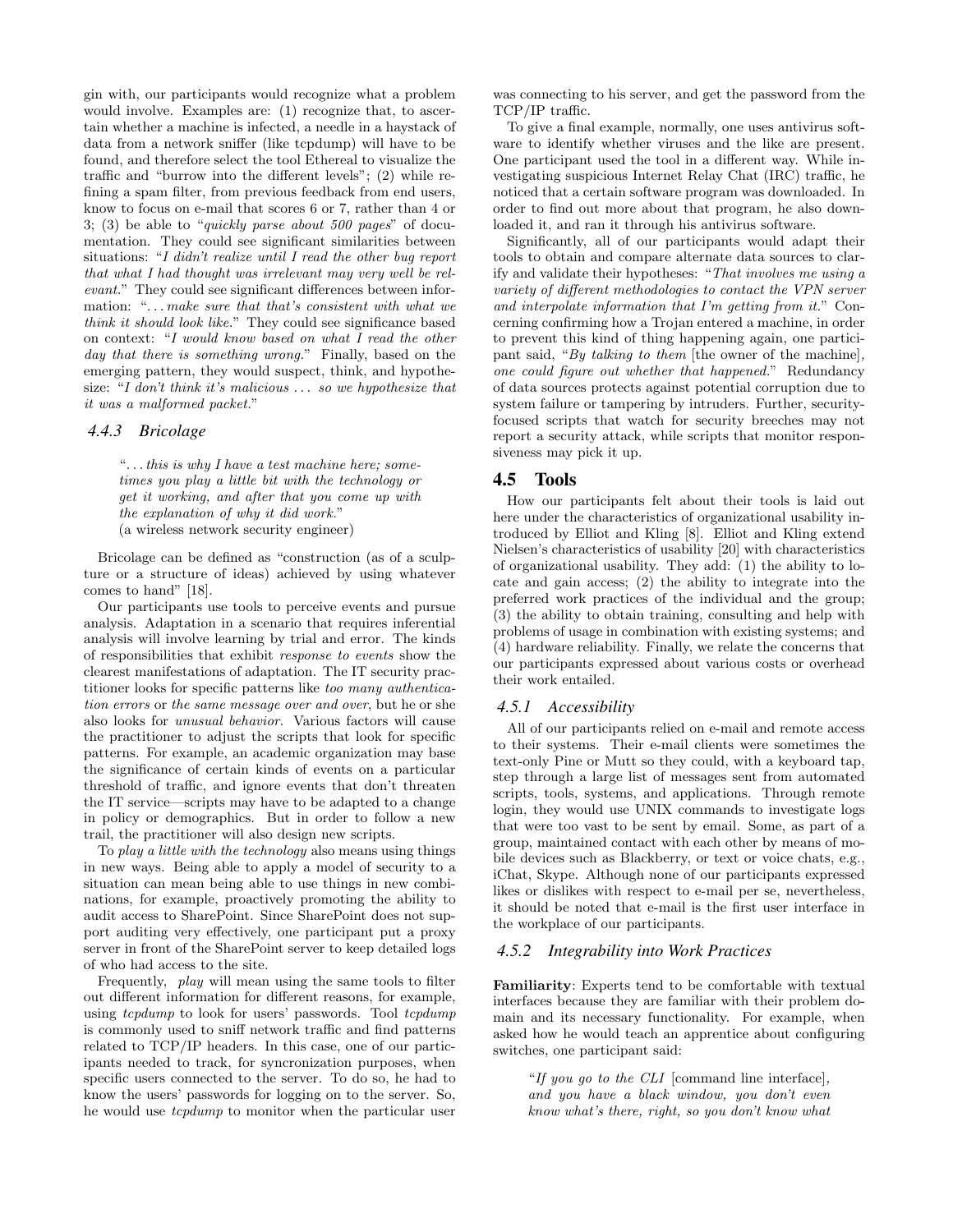to look for. I think it helps you in that regard, actually, to get your feet wet on your device. . . If you have a good understanding of what's happening here, I'd say that at that moment its totally irrelevant what kind of tool you use to change that. "

But the more an organization distributes the handling of security management to non-experts, the more graphical metaphors need to be employed in the user interfaces of security tools: ". . . as we try and distribute functionality out, we often, for the initial hardcore technical people, we will write tools that have very limited user interfaces, and the more we distribute those tools out, and the more we want administration to be handled by other than security experts, the tools have to be more user friendly with better user interfaces."

Our expert participants used both graphical and textual interfaces. They appreciated graphical interfaces that logically reflect the structure of the problem domain, such as the parts of a configuration file, and were not impressed by multiple ways of getting one thing. When dealing with vast amounts of data, the visualization of information afforded by colour coding was also appreciated: "Ethereal colors things, which is kind of useful, so it shows the SYN and RESET  $[packets]$  in one colour, and then the Push commands in another colour—so it is obvious—there is content in there—it happens to be blue." With a graphical interface, the expert can easily look around when he or she does not know yet what is to be changed, and the novice can explore a highlevel view. This advantage is also a disadvantage; the expert has to click through the structure to get at things, whereas a textual interface allows one direct access to any functionality. The important point is the play of tools, depending on the nature of the task. How typical IT security tasks weight the choices and transitions between tools, what has to be remembered or taken care of when transitioning, and so on, is not well understood. We feel this is an interesting problem for HCI researchers.

One tool should not try to be all things. "We're all comfortable with using multiple tools. I don't want to use a hundred; I don't want to use just one; I want to use a handful that I know really well."

Since a tool should not try to be all things, its designers should understand how it is used in the environment. In the words of one of our participants, preferred security tools "fit into the environment and not just the security landscape, but they need to be able to fit in with our other tools  $\ldots$  [and] be managed with our normal management processes." When shopping for security tools, an organization will look *first* at ones that are familiar.

Tailorability: Many of our participants were more comfortable working with a command line interface (CLI) than with graphical interfaces. One likely reason is that the CLIs inherently provide more opportunity for tailoring actions to [\[17\]](#page-10-16). One participant expressed that extracting from the results produced by Bourne-again shell (bash) scripts "gives me no end of capabilities," while "if you have a tool provided by a manufacturer, I would say that you would have only some pieces there, you would not have everything, what I might find interesting from the reporting point of view might be totally irrelevant to the security officer."

Flexible Reporting: "Flexible reporting is something that a lot of tools lack. That is something we definitely need. We often turn our tools around and look for attacks that are leaving [our organization] and are going outside, and often vender tools just get confused and can't deal with that fact." Automated reports should be adjustable to the requirements at hand; they should not overwhelm the reader with unwanted details, nor should they be too vague.

Reports that indicate a problem should also provide a means to the solution. One participant praised the vulnerability scanner Nessus [\[19\]](#page-10-17) for its meaningful and readable reports. Various export options are available: HTML, PDF, spreadsheet. The security practitioner can use the report to easily see which items are high priority (marked in red), and then reuse the report as an instruction list by handing it to a systems administrator to "fix the red items." The reader can select, by means of hyperlink, the level of detail commensurate with the task, such as what is the nature of the vulnerability, which reconfigurations are needed to eliminate it or where to obtain a required patch.

#### *4.5.3 Social-Organizational Expertise*

"Yeah I remember the last time I had to chase this stupid thing. I had already figured it out once but forgot because there is too much information  $\ldots$  Right now a lot of it's up here in my head, and due to lack of time to write it down."

Elliot and Kling define social-organizational expertise as "The extent to which people can obtain training and consulting. . . and can find help with problems in usage" [\[8\]](#page-10-14). Our participants relied heavily on documentation. Obtaining documentation can be painful. It can involve remembering numerous URLs with associated passwords, navigating confusing web sites, and collecting not only continuously updated material, but also associated white papers. Our participants also kept technical notes, such as what network nodes certain access points occupy. All this information would live in several places, because of the participant's mobility, and also in case some parts of the infrastructure were unavailable.

Our participants would also actively forget: "The syntax throughout Open SSL is sufficiently complicated that I can't actually remember it... If  $I$  can write a script to do something  $I$  will...  $I$  can script them and forget how  $I$  did it..." Nevertheless, these scripts can be recalled: "I can look and see what is running out of cron [table] on this machine, sort of vaguely sense all naming conventions."

Sufficiently complete records will sometimes pay off: "I didn't realize until I read the other bug report that what I had thought was irrelevant may very well be relevant."

#### *4.5.4 Reliability*

Not only were our participants concerned with hardware reliability, they also expressed their dislike of software that increased the risk of them overlooking critical information, which is a kind of error. Therefore, we generalize Nielsen's Software Reliability (called Errors by Nielsen—"System should have low error rates with few user errors, few catastrophic errors, and easy recovery from common errors," as cited in [\[8\]](#page-10-14)) and Elliot and Kling's Hardware Reliability, with just Reliability. Examples of increasing the risk of overlooking critical information are: (1) an intrusion detection tool that drops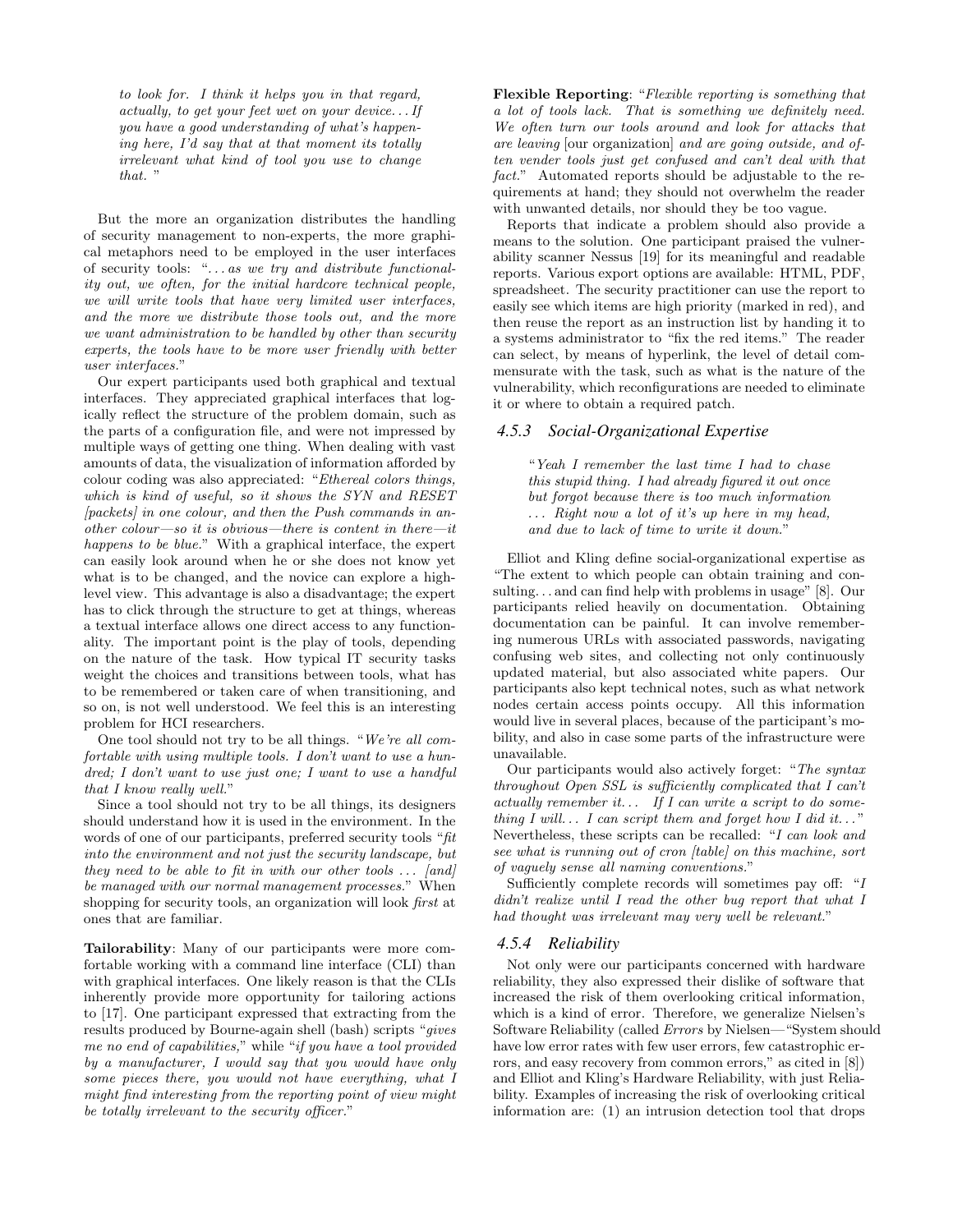packets when it is overloaded, without notifying the user; (2) a graphical user interface (GUI) that writes configuration files that sometimes don't take effect; (3) a GUI that writes unnecessary, noisy markup into a configuration file, thereby increasing the risk of not noticing a syntax error; and (4) a java client for writing configuration files that can cause major problems due to inconsistencies between its version and the server's. With a plain text editor like  $vi$ , the user can be confident that what you see is what you get.

# *4.5.5 Overhead*

Our participants expressed a need to be relieved of various kinds of overhead that come with their work. For example, one participant expressed the need to be relieved of having to investigate every alarm. To investigate is costly, and to not investigate entails the cost of assessing the risk of those alarms that are not investigated. To illustrate:

"It takes a lot of time to investigate all the different anomalies. . . it has to be good data, because I've seen guys that will alter the firewall rules to block it. Now the question is, if it was a false positive, you just caused a denial of service on yourself. . . I would like a tool that could watch trends over time. . . what's normal patterns for our network, what's not normal patterns... You might have different traffic happening on different cycles that happen throughout the year, so you have to be aware of it, otherwise it all falls into a huge bulk of web traffic coming in; it's not normal for the average throughout the year..."

Another well-known overhead is the error-prone process of creating and shutting down accounts, resetting passwords, revoking permissions, removing rules, and re-booting computers, in order to grant or revoke access privileges in the presence of the rapid turnover of workers. We found other kinds of overhead: one participant would normally receive about 250 e-mail reports from machines over a weekend: "I mean we watch everything that we can but a lot of it is not that exciting. I wish my e-mail was more useful. All these log watches and all this—spamming myself basically—to the point where I'm not paying close enough attention and looking for missing anomalies. But if sendmail gets messed up on one of my hosts and is not sending me e-mail, I won't notice until I actually go hard looking."

There is the overhead of an organization's legacy: one participant wished for something that could keep track of installed software packages and correlate them against a vulnerability database; although something like this exists, the one program our participant tried could not cope with the old packages still in use in the organization, nor did the program represent the older viruses. There is also the overhead of an organization's complexity: "There's this thing—trying to figure out who a machine belongs to, which is sometimes difficult." Even the raw data that our participants regularly deal with comes with an overhead: "The log information that tcpdump produces is quite noisy; if you don't look into detail you don't know." These accounts of overhead represent opportunities for improvement.

# <span id="page-8-0"></span>5. DISCUSSION

## 5.1 Recruitment Issues

Although it is impossible to verify, we believe graduated recruitment helped us to build up trust between the researchers and participants and the appreciation of the research objectives among the participants. After answering the questionnaire, our participants saw the interview as an opportunity for input to the community and not so much as an interruption of a workday.

The main advantage of this recruitment strategy was the improved success rate that we gained by approaching the organization through its management and asking permission to engage employees. Unfortunately, this approach also has two serious drawbacks.

One drawback of gaining access to employees through their supervisors is the potential perception of coercion to participate. Employees could feel that participating is implicitly a requirement of their job, or might be used as a review of their performance. Accordingly, they could feel uncomfortable providing candid criticism of their employer. We mitigated this risk by ensuring that participants understood that all information was confidential and would not be released to employers, including information about whether they participated or not. We took extra precautions to conceal their identity and protect the confidentiality of the questionnaire and interview data.

Another drawback is the potential compromise of the participants' reports. To illustrate, if actual procedures differ from management policy, the involvement of managers in setting up the interview might compromise the participants' reports of what they actually do. Our semi-structured interview mitigated this possibility by discussing some of the organizational structures and the roles and responsibilities of the participant's colleagues. We found that our participants were candid about the persons in their respective organizations whose roles were relevant to IT security management.

## 5.2 Research Result Considerations

The HOT Admin project focuses on the development of tools to support ITSM in real-world situations. We began our investigation by asking security practitioners to tell us how their organizations manage security administration, what tools they use, and how those tools meet the needs of their particular organization. Grounded Theory and case study methods were chosen to enable us to evolve theory from data with minimal preconceptions, laying the groundwork for more focused user studies and tool design phases of the project. Keeping in mind that these findings are early, and therefore suggestive rather than definitive, we here summarize the findings that we think are important.

Our participants' reports of the shortcomings of existing tools focused on need for tailorability. IT security practitioners typically saw themselves as monitoring the pulse of their organizations, forming and investigating hypotheses, conducting tests, and diagnosing the results. The level of risk, nature of threats, and cost of false alarms or missed threats can vary greatly between organizations and over time, and a skilled administrator adjusts his or her actions accordingly. Our results suggest that the impact on tool use of this diversity of situations has been underestimated by the tool developers. They should better enable practitioners to tailor their tools for the situation of use; that is, for the worker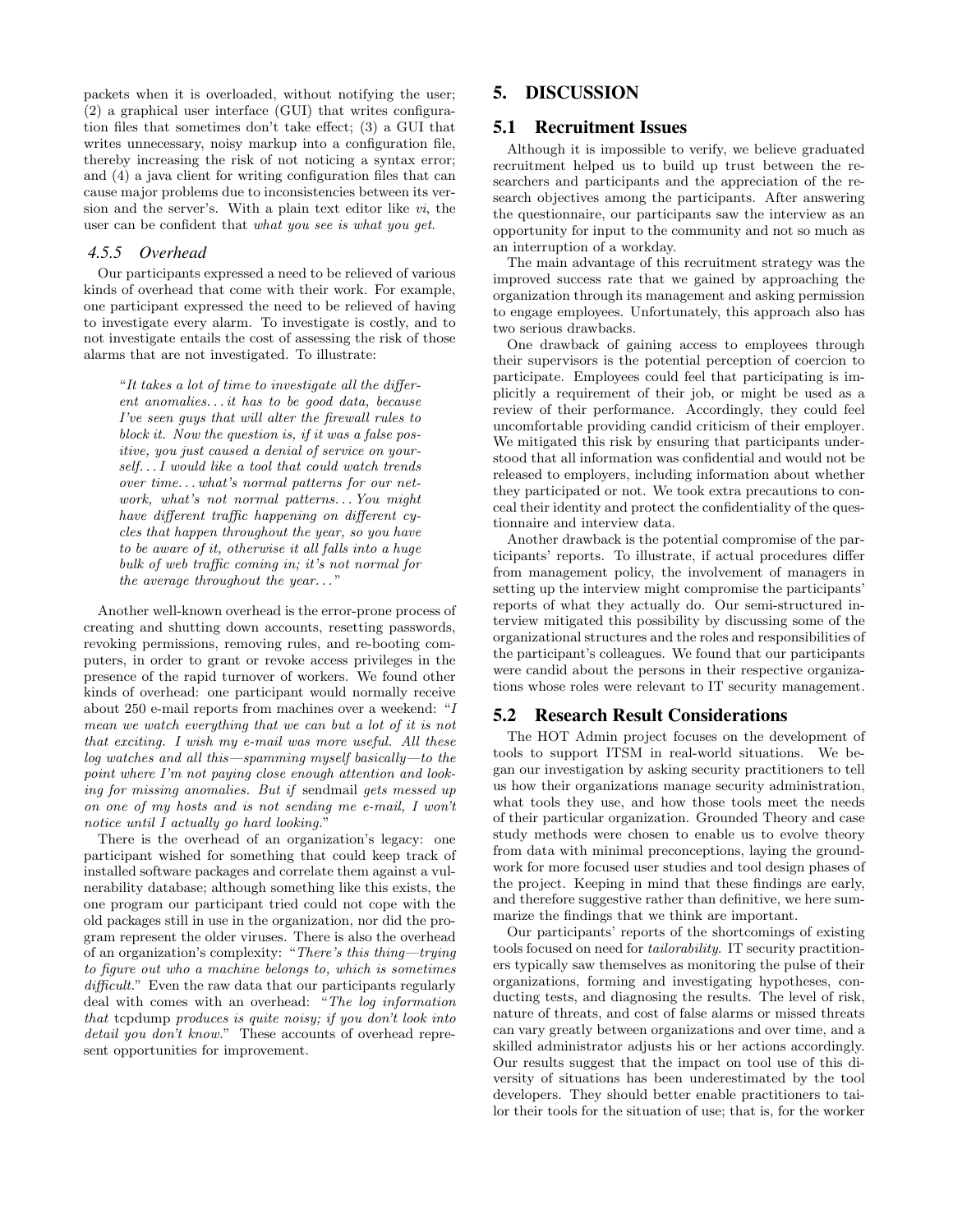to "finish the design" [\[22,](#page-10-18) [9\]](#page-10-19).

An unexpected finding in our study was the degree to which ITSM is distributed across the organization. We feel this distribution has an impact on tools as well, in the need for tools to support varying roles for individuals with different levels and scopes of expertise, and the need to support collaboration among them. This may lead to entirely new classes of tools, e.g. supervisory control tools for coordination of security management.

When we broadened our investigation to include responsibilities that have security implications, we found three different kinds—respond to events, design, and maintain systems—which in turn were largely performed by different roles within the organization. Altogether, the security of systems was modeled in most of these organizations not as a focus that required specialization, but merely as an aspect of the supporting most IT systems. We have therefore clarified the focus of this study to deal with the practice of "IT security management" and not merely with "IT security administration."

This view of security management as a *cross-cutting con*cern was similarly reflected in the study participants' tools, most of which were a mix of system-specific configuration management and monitoring facilities and tailorable, generic text and information management tools (e.g., grep, shell scripts and e-mail).

We invite IT security tool developers and researchers to consider that the tools in question survive in an arena of bricolage. Our participants used tools that come readily to hand in different situations that arise out of the complexity of both the technology and the environment. Many of their tools are generic, like command line interfaces or interpreted scripts, which inherently offer versatility. Our participants had limited toolkits of tools that they knew well. The handful of trusted tools were, together, versatile. That is, they could be used together in creative ways to accomplish different tasks in various scenarios. This suggests a couple of design principles: (1) IT security tools should seamlessly incorporate interpreted scripts in order to extend their functionality; and (2) these tools should be customizable, for example, enabling the construction of different types of reports depending on the recipient.

We imagine that much can be done to help users articulate many of the patterns that they recognize in order for their tools to also recognize the patterns and thereby be in a better position to help. To illustrate, imagine that a security professional discovers a suspicious IrChat command while sifting through logs. The security professional highlights the term, and selects "Pattern" from a menu. The system then determines that the term is from IrChat, finds other IrChat terms that have been implicated in security incidents, and locates all instances of suspicious IrChat terms in all the archived logs. Another example: traffic on the practitioner's network follows periodic business trends; the practitioner configures a security tool to project business trends based on business indicators (e.g., previous years, sales pipe line). The tool can thereafter better estimate unusual traffic. Hopefully further research will reveal a taxonomy of typical kinds of pattern that security tools could profitably support. Likely much can be done to help practitioners compare logs (and other kinds of information) from different sources. This means that the tools not only should recognize known patterns in the data, but also combine and

correlate them to find complex trends in the data. Tools with these abilities would be better able to advise security practitioners about when, and when not, to investigate.

Tool developers want to learn more about how their tools are used in coordination with other tools, and with existing ITSM practices. A goal would be to support versatility without succumbing to feature-creep. In order to accomplish this goal, many more examples of tools being used in versatile ways are needed. By testing the use of suites of tools in real-world task scenarios, one may uncover usability problems that result from differences in assumptions of the various tools, and difficulty in transferring information between them in order to coordinate a particular task.

# <span id="page-9-2"></span>6. CONCLUSION

We gained a better understanding of how practitioners of information technology security use their tools. We used ethnographic methods to acquire and analyze the data. Semistructured interviews comprised our primary way to collect data, and we used both pre-defined themes and grounded theory to analyze it. Recruiting participants was difficult but their participation was active and fruitful.

Our findings can be summarized along the HOT dimensions as follows. Human: the high-level skills of inference, pattern matching, and bricolage distinguish ITSM. Organizational: ITSM is distributed among several professionals or even groups of them with dedicated "coordinators" scattered throughout organizational units. Technological: ITSM tools are used in coordination with each other, support for flexible reporting and tailorability are necessary.

We plan to validate and refine our findings further by involving more participants from diverse organizations, and to deepen our understanding by performing workplace shadowing to capture details of interaction and tool use that users find hard to articulate or to remember [\[16,](#page-10-20) [12,](#page-10-21) [6\]](#page-10-9). This information will be used in the design and testing of new interfaces for IT security management.

# 7. ACKNOWLEDGMENTS

The HOT Admin project is funded by the Canadian NSERC Strategic Partnership Program, grant STPGP 322192-05. The authors are grateful to all those IT professionals who donated their time and energy to participate in the field study reported in this paper. Rob Ross helped testing data collection instruments. Mary Ellen Zurko provided feedback on the initial design of the study.

## 8. REFERENCES

- <span id="page-9-4"></span>[1] Argus intrusion detection and prevention. http://www.qosient.com/argus/, February 2007.
- <span id="page-9-3"></span>[2] R. Barrett, E. Haber, E. Kandogan, P. Maglio, M. Prabaker, and L. Takayama. Field studies of computer system administrators: Analysis of system management tools and practices. In Proceedings of the Conference on Computer Supported Collaborative Work, 2004.
- <span id="page-9-1"></span>[3] A. Bartels, B. J. Holmes, and H. Lo. Global IT spending and investment forecast, 2006 to 2007. Forrester Research, 2006.
- <span id="page-9-0"></span>[4] F. J. Björck. Discovering Information Security Management. Doctoral thesis, Stockholm University, Royal Institute of Technology, 2005.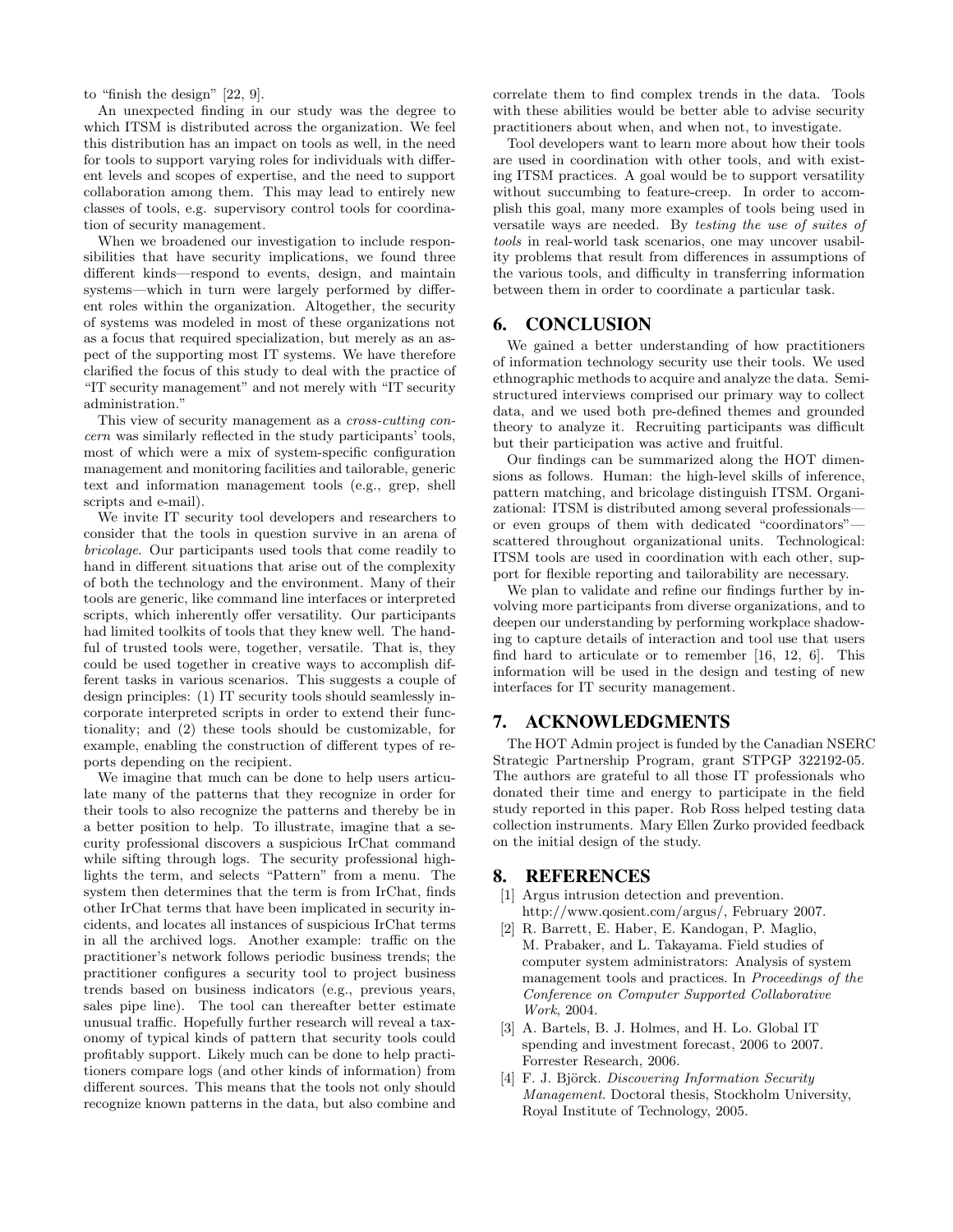- <span id="page-10-8"></span>[5] S. Bodker. Human activity and human-computer interaction. In S. Bodker, editor, Through the Interface: A Human Activity Approach to User Interface Design, pages 18–56. Lawrence Erlbaum Associates, Publishers, Hillsdale, NJ, 1991.
- <span id="page-10-9"></span>[6] H. H. Clark. Using Language. Cambridge University Press, Cambridge, England, 1996.
- <span id="page-10-11"></span>[7] H. H. Clark and M. F. Schober. Asking questions and influencing answers. In J. M. Tanur, editor, Questions about questions: Inquiries into the cognitive bases of surveys. Russell Sage, New York, NY, 1992.
- <span id="page-10-14"></span>[8] M. Elliott and R. Kling. Organizational usability of digital libraries: Case study of legal research in civil and criminal courts. American Society for Information Science, 4(11):1023–1035, 1997.
- <span id="page-10-19"></span>[9] G. Fischer and E. Scharff. Meta-design: design for designers. In Proceedings of the Conference on Designing Interactive Systems (DIS), pages 396–405, New York, NY, USA, 2000. ACM Press.
- <span id="page-10-4"></span>[10] B. Glaser and A. L. Strauss. The Discovery of Grounded Theory, Strategies for Qualitative Research. Aldine Publishing Company, Chicago, Illinois, 1967.
- <span id="page-10-2"></span>[11] U. Holmstrom. User-centered design of secure software. In the 17th Symposium on Human Factors in Telecommunications, Denmark, 1999.
- <span id="page-10-21"></span>[12] E. Hutchins. Cognition in the Wild. MIT Press, Cambridge, MA, 1995.
- <span id="page-10-22"></span>[13] Internet relay chat (irc) help archive. http://www.irchelp.org/, February 2007.
- <span id="page-10-0"></span>[14] E. Kandogan and E. M. Haber. Security administration tools and practices. In L. F. Cranor and S. Garfinkel, editors, Security and Usability: Designing Secure Systems that People Can Use, chapter 18, pages 357–378. O'Reilly Media, Inc., Sebastapol, 2005.
- <span id="page-10-3"></span>[15] K. Kark, C. McClean, L. Koetzle, J. Penn, and S. Bernhardt. 2007 security budgets increase: The transition to information risk management begins. Forrester Research, 2007.
- <span id="page-10-20"></span>[16] P. P. Maglio, E. Kandogan, and E. Haber. Distributed cognition and joint activity in collaborative problem solving. In Proceedings of the Twenty-fifth Annual Conference of the Cognitive Science Society, 2003.
- <span id="page-10-16"></span>[17] T. Malone, K. Lai, and K. Grant. Two design principles for collaboration technology: Examples of semiformal systems and radical tailorability. Coordination Theory and Collaboration Technology, pages 125–160, 2001.
- <span id="page-10-13"></span>[18] Merriam-Webster. Merriam-webster's collegiate dictionary, 1994.
- <span id="page-10-17"></span>[19] Nessus security scanner. http://www.nessus.org/, February 2007.
- <span id="page-10-15"></span>[20] J. Nielsen. Usability Engineering. Morgan Kaufmann, San Francisco, 1994.
- <span id="page-10-10"></span>[21] Idea works: Qualrus software. http://www.ideaworks.com/qualrus/index.html, February 2007.
- <span id="page-10-18"></span>[22] K. J. . Vicente. Cognitive Work Analysis: Toward Safe, Productive, and Healthy Computer-Based Work. Mahwah, NJ: Lawrence Erlbaum Associates, Publishers, 1999.
- <span id="page-10-6"></span>[23] A. Wool. A quantitative study of firewall configuration errors. Computer, 37(6):62– 67, 2004.
- <span id="page-10-5"></span>[24] R. Yin. Case study research: Design and methods (2nd ed.). Sage Publishing, Beverly Hills, CA, 1994.
- <span id="page-10-7"></span>[25] M. Zurko, R. Simon, and T. Sanfilippo. A user-centered, modular authorization service built on an RBAC foundation. In IEEE Symposium on Security and Privacy, pages 57–71, Oakland, CA , USA, 1999.
- <span id="page-10-1"></span>[26] M. E. Zurko and R. T. Simon. User-centered security. In New Security Paradigms Workshop, pages 27–33, Lake Arrowhead, California, 1996. ACM Press.

# APPENDIX

# <span id="page-10-12"></span>A. STORIES OF TOOL USE

# A.1 Respond to Events

Events can be caused by entities that are external to the organization in question. For example, myNetWatchman may send an e-mail that will eventually be received by a particular security administrator. However, the IT security practitioner often constructs or refines the tools by which the events are perceived and determined to be significant enough to raise an alarm. An alarm may be a false alarm, thus alarms require analysis in order to verify that they are true. Finally, a true alarm requires a response.

In this story, the practitioner is notified of events through e-mail. The e-mail notification may come from an external service through an intermediary, such as a host organization. E-mail also comes from scripts. The scripts are handcrafted based on experience and knowledge. They are run by cron the clock daemon in UNIX that executes commands at specified days and times—and are used to interpret system logs. E-mail also comes from sophisticated tools like Snort and Argus [\[1\]](#page-9-4) that monitor live traffic. The e-mail subject line helps the practitioner to quickly assess whether something needs immediate action, e.g., "severity 1", and prioritize accordingly. Folders that the e-mail might be filtered into also inform. For example, folders might be devoted to firewalls and routers; in this case, the subject line is a statement about the folder. The number of messages in a folder may indicate significance–500 versus 5. The practitioner may have to compare information from different folders. For example, the practitioner may look at "the router in front of the firewall."

Failure of a routine message to show up can indicate significance. In this case, the practitioner has to notice that something is missing. One interviewee used the text-based Mutt e-mail client in order to rapidly step through the subject lines. The reports come in at random times by design so that all of the machines don't hit the update mirror at exactly the same time. The practitioner compares the absence with another data source, like a SmokePing indication of packet loss, in order to verify the alarm.

Apart from e-mail, the practitioner looks at logs from firewalls and servers, which are too big to be e-mailed. Argus and Snort, which monitor the live traffic, also provide logs. Argus only "looks" at the packet headers, and in this way provides a level of respect for privacy that may be required by the organization. System failure or tampering by intruders can damage server logs. Thus, some security practitioners use Argus as the primary data source, to be verified against the other sources. The practitioner will skillfully